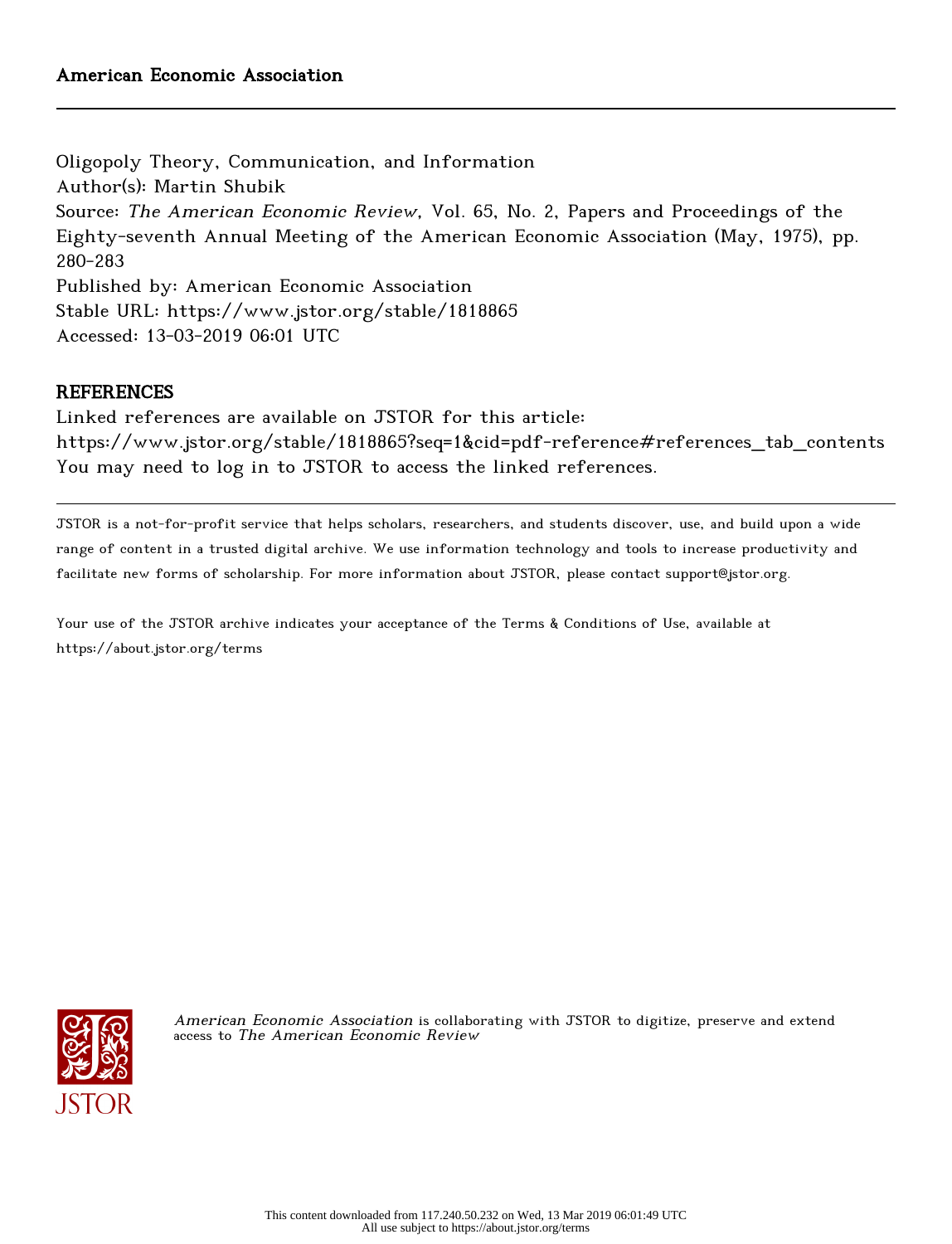# Oligopoly Theory, Communication, and Information

### By MARTIN SHUBIK\*

 The stage is set for the development of a mathematical institutional economics which is simultaneously more abstract and more institutional than much of economic theory to date. The need for this develop ment can be seen clearly by examining both the successes and failures of oligopoly theory.

 Oligopoly theory has been the skeleton in every economic theorist's closet. Vir tually every course in theory has a few hours spent in telling the students about the problems posed and showing them a few classical "solutions," after which the subject is dropped. The reason for this treatment is because we do not have a generally accepted adequate theory of oligopoly.

 The reasons why we do not have a satis factory theory are central to many eco nomic problems. They exist for micro economic models of competitive markets and they are hidden in the assumptions made in macroeconomic models. However, it is possible to gloss over the basic diffi culties in these because, although they are still there, they do not appear to play as central a role as they do in oligopoly theory.

The key items are:

- (1) the number and "size" of economic agents,
- (2) the communication system,
- (3) the state of information,
- (4) the specifics of structure of both in dustrial and financial institutions, and

 \* Yale University. The research was supported by the Office of Naval Research and also partially funded by a grant from the Ford Foundation.

 (5) the roles and goals of economic actors.

 These items primarily involve the descrip tion of the structure of a firm, industry, or market. Considerations of structure (espe cially in reference to information and com munication) cannot easily be separated from considerations of behavior. Thus we may need to reconsider the nature of the decision making of the individual we choose to regard as the economic decision maker.

#### I. Different Approaches to Oligopoly Theory

 There are four broad approaches to oli gopoly theory which merit distinguishing. Not only are they complementary with each other, it is my belief that in the new theory that is emerging they will come to gether. The approaches are:

- (1) mathematical models of oligopolis tic competition,
- (2) institutional studies and industrial organization,
- (3) "neoclassical" oligopoly theory, and
- (4) behavioral models of oligopolv, the "new industrial organization" and gaming experimentation.

 Ever since Cournot, oligopoly theory has provided a rich source of models for the mathematically inclined. The works of A. A. Cournot, J. Bertrand, F. Y. Edge worth, H. Hotelling, T. Bowley and others attest to this as do the more recent works using game theory including R. J. Au mann, R. Selten, Shubik, B. Shitovitz, L. Telser, and others.

Most of the mathematical models have

280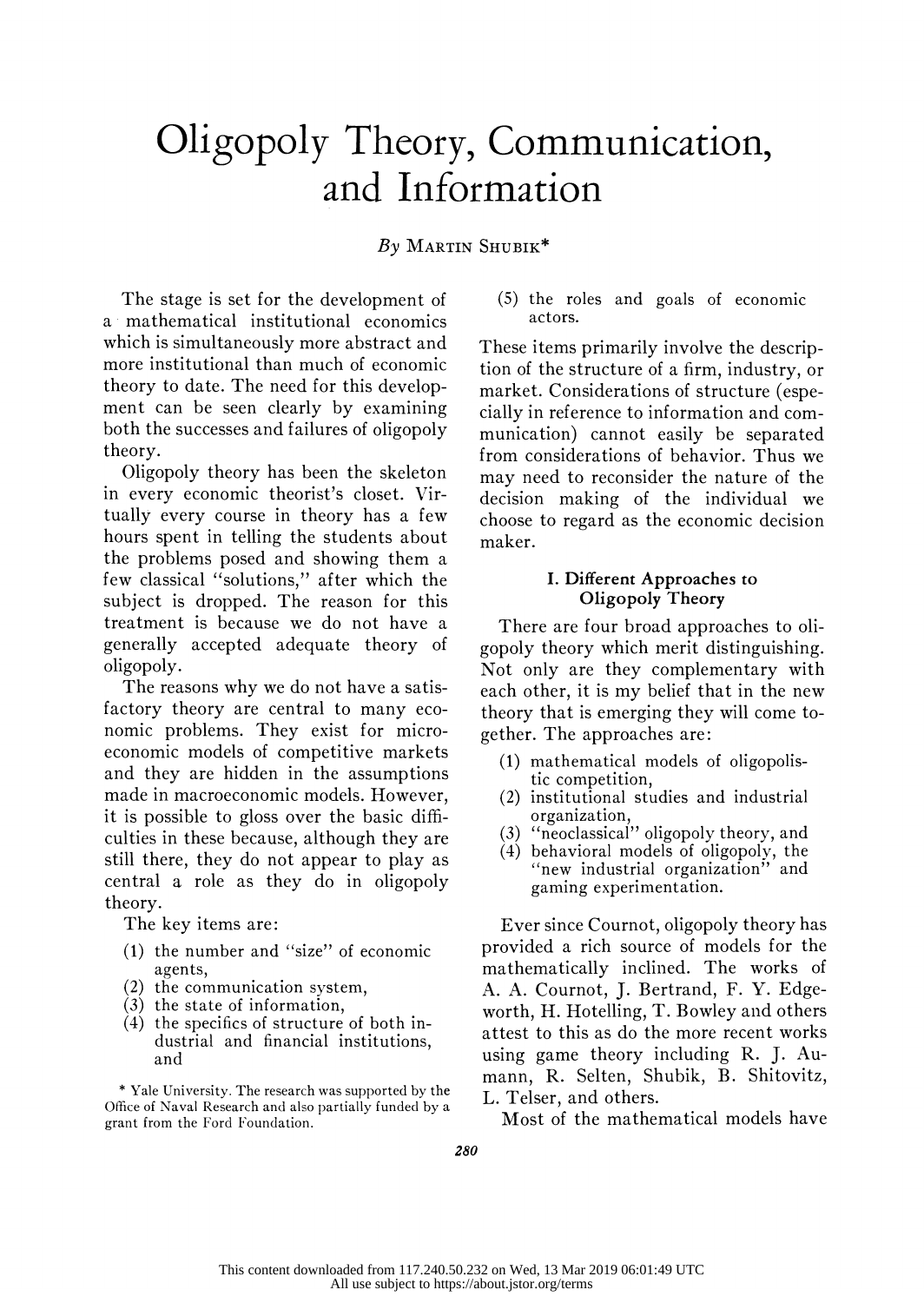been static. They have divided more or less naturally into those stressing some variant of a noncooperative equilibrium as a solution and those considering coopera tive solutions such as a contract curve or the core.

 The research and teaching on industrial organization has scarcely intersected with the mathematical work, although this is now beginning to change. Nevertheless, until recently the painstaking detailed studies of individual industries and firms, such as those of A. F. Kahn and M. G. DeChazeau, J. Peck, F. M. Scherer, J. B. Dirlam, and others, have been rarely if ever read by those concerned with mathe matical models. Being institutionally ori ented, this work may be read by lawyers before other economists. (See, for example, H. Packer.)

 Neoclassical oligopoly theory is scarcely well defined, but I would lump under this title E. H. Chamberlin, W. Fellner, H. Brems, F. Machlup, G. Stigler, H. von Stackelberg, P. Sylos-Labini, J. J. Bain, and several others. They are all less mathe matical than the first group and less insti tutional than the second. Chamberlin's contribution, for example, was mathe matically less rigorous than that of Cour not, but contained much more relevant economic modeling. Bain's contribution on the study of entry is closer to an institu tional study than the others in this group.

 The key characterizing features of what I have called "neoclassical oligopoly the ory" are that the analysis is in an open or partial equilibrium context; much of the discussion is cast in dynamic or quasi dynamic terms; information implicitly plays a role; money explicitly plays a role (trade is in goods for money and vice versa) and the solution sought is some sort of noncooperative or quasi-cooperative equilibrium.

 In general, in this type of theorizing (with some exceptions, Bain and Brems,  for instance) there is little in the way of micro detail on the differences in the com munication and information patterns in different industries or on critical techno logical factors which limit the scope and timing of moves.

 This type of oligopoly theorizing is suf ficiently spiritually close to the style of Marshall's partial equilibrium analysis and comparative statics that it supplies the major source for the two or three lectures on oligopoly that are thrown into the microeconomics courses.

 The fourth approach to oligopoly theory has come about through a basic dissatis faction with the other three. The key characterizing feature of this approach is a central concern with the explicit descrip tion of process. It is explicitly concerned with dynamics and with disequilibrium. There are possibly three different modes of development which can be discerned. They are:

- (1) behavioral models of the firm and simulations,
- (2) experimental oligopoly investiga tions, and
- (3) mathematical models of search and other economic activity under in complete information.

 These approaches cannot be easily com partmentalized as they overlap. The first is best characterized by the work of R. M. Cyert and J. G. March, R. Nelson, S. Winters, and several others. It is spiritu ally linked to the large business games, such as the Carnegie Tech game, as well as to operations research work in market ing, production scheduling, finance, and other special functions.

 An important link among economic theory, operations research, and computer simulation of behavior comes in the at tempts which have been made to build models of the behavior of specific firms or parts of firms (see A. M. Schrieber). Much of this work is done without academic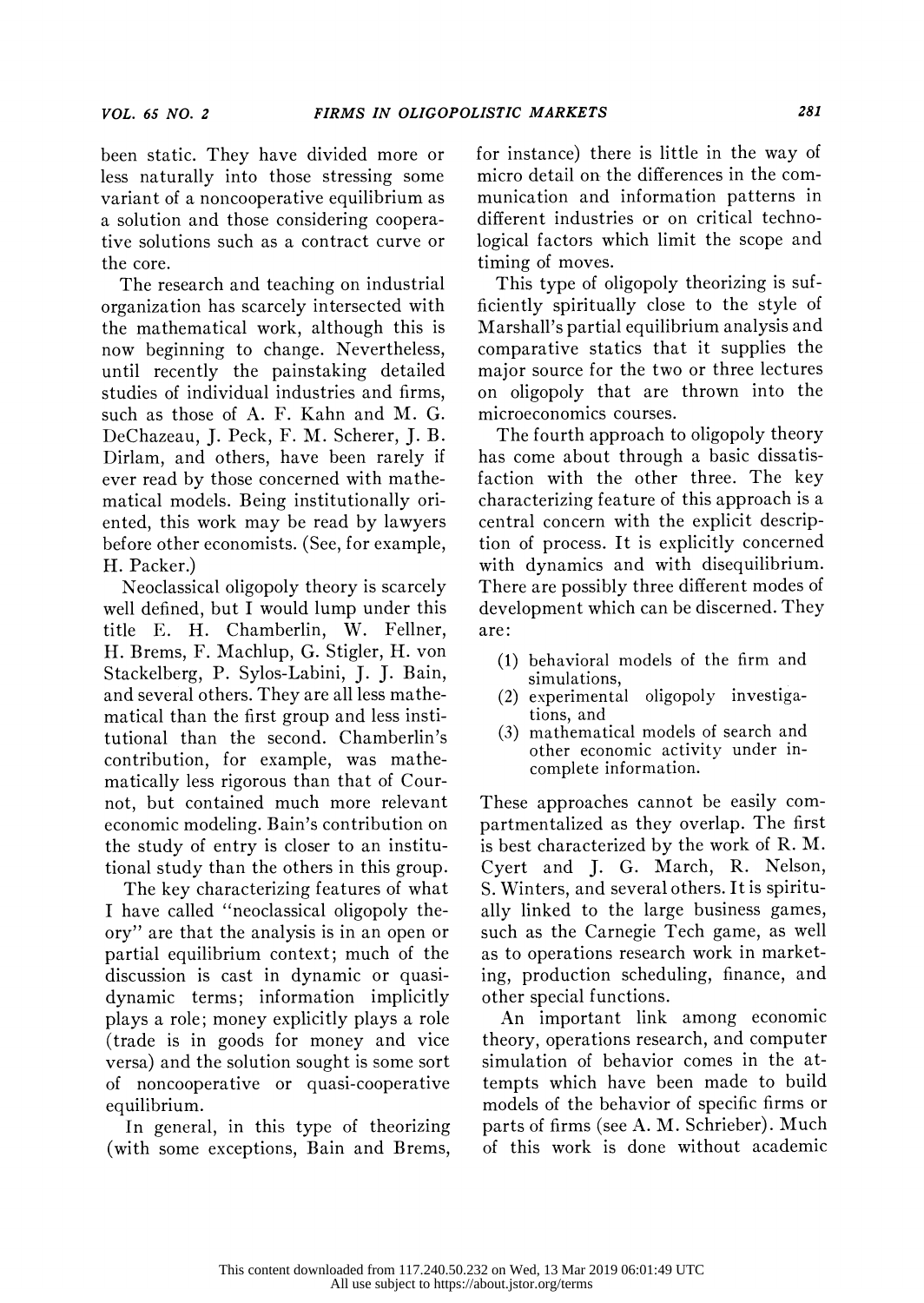blessing; many studies done by and for private firms do not see the light of aca demic day and probably many do not de serve to be taken too seriously. Neverthe less, the efforts expended in attempting to construct detailed simulations are begin ning to provide a connection between in stitutional and theoretical studies. The simulations are frequently rich in detail. yet at the same time spell out process.

 Experimental oligopoly research is small relative to other scholarly activities, but since 1948 it has been growing and includes work by Chamberlin, T. Dolbear, L. Fou raker, J. Friedman, A. Hoggatt, Selten, Shubik, S. Siegel, V. Smith, and others.' There are several messages that this work has to deliver, the major one being that the specific details of communication, in formation, and the mechanisms of the mar ket have considerable influence on the play when numbers are few.

 Most of the experiments have employed students or individuals who are not senior businessmen; the time of play has been relatively brief and the stakes have been for the most part small or nonexistent. Thus what we are learning about is the be havior of students playing in business or economics games with low financial incen tives and little if any institutional identi fication. Even so several useful observa tions can be made. Numbers play an important role. Without face-to-face com munication the numbers in an experi mental game appear to be 1, 2, 3-6, and "many." Information overload and com putational limitations are also clear in the behavior of business game players. The coding and information processing step going from a matrix game to one with balance sheets is large. In all of the work the importance of sociopsychological vari ables is evident. These include "bargaining ability" in the work of Siegel and Fouraker, "trust" and "cooperativeness" in the work of Hoggart, T. C. Liu, and others. Furthermore, different approaches to co operation and to decision making are evident in the work of Siegel and Fouraker, D. Stern, Shubik and G. Wolf, and others.

 The third of the new approaches covers explicit models of search and behavior where information is scarce and costly. This includes work by P. Diamond, H. Leland, J. McCall, D. McFadden, M. Sobel, M. Spence, and others.2

#### II. A Reconciliation of General Equilibrium and Oligopoly Disequilibrium

 General equilibrium theory and partial equilibrium offer us the concept of the effi cient anonymous market price system. Oligopoly theories, in contrast, suggest the noncooperative equilibrium: quasi-cooper ative solutions involving leaders and fol lowers, "kinked oligopoly reaction func tions" cooperative agreements, or a variety of behavioral mechanisms.

 When general equilibrium theory is con trasted with work in oligopoly theory, it appears to be so pristine, general, mathe matical, and noninstitutional that it makes the latter appear in utter disarray. This could be because oligopoly theorizing is not abstract enough or because there may be within the presentation of the general equi librium system a false generality which conceals many gaps in basic modeling. I believe the latter is true.

 There are at least eight desiderata for any robust economic model of markets which any student of oligopoly will recog nize. A reasonable model should:

- (a) depend explicitly on the number of participants;
- (b) contain an explicit description of the functioning of the market mecha nism;
- (c) be able to handle nonsymmetric in-

<sup>&</sup>lt;sup>1</sup> For a detailed bibliography, see M. Shubik. <sup>2</sup> A recent article by M. Rothschild provides a survey.